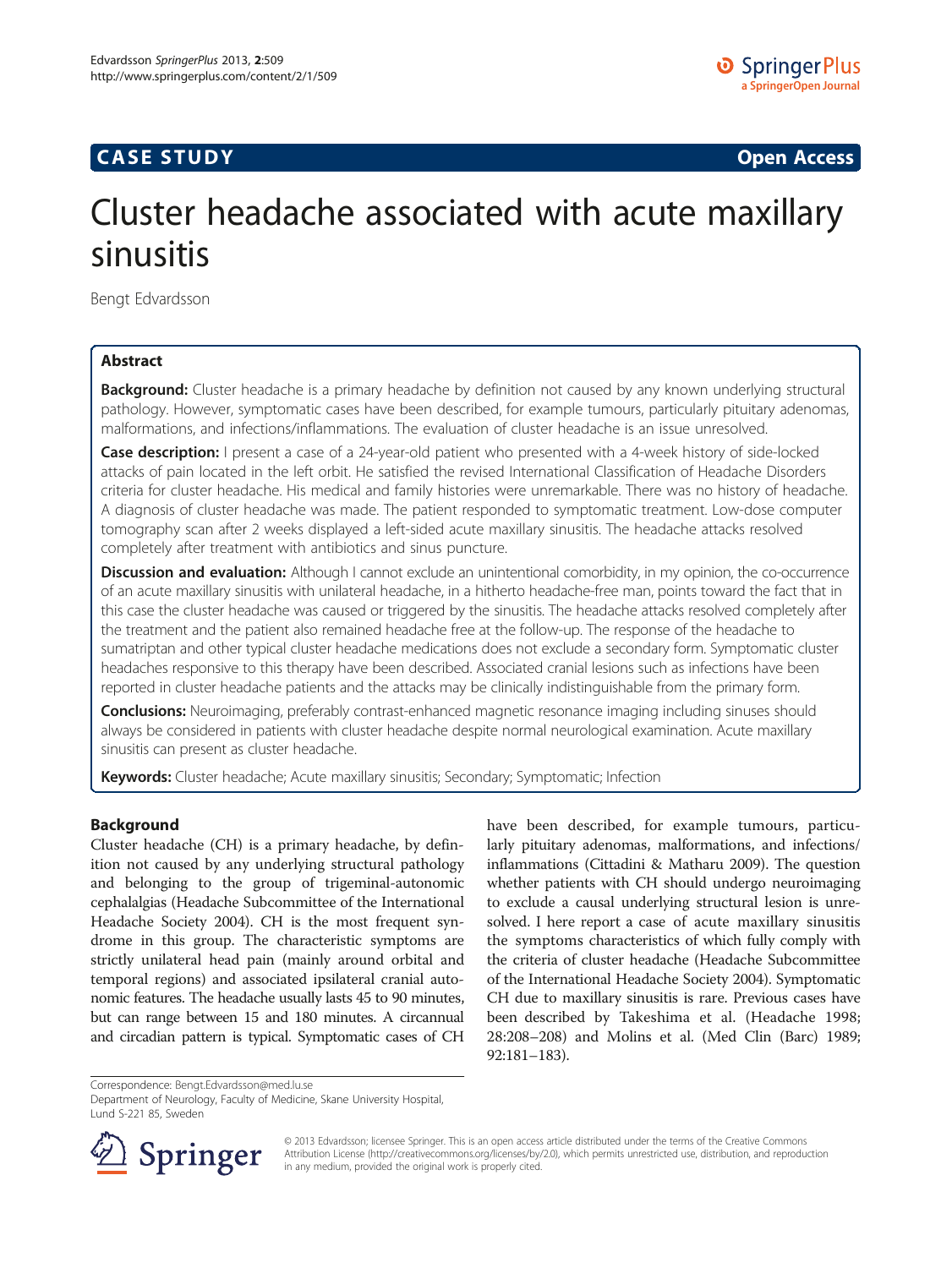#### Case description

A 24-year-old man presented with a 4-week history of side-locked attacks of excruciatingly severe stabbing and boring left-sided pain located in the orbit. The attacks were associated with nasal obstruction, clear nasal discharge, conjunctival injection and restlessness. No continuous background pain was identified. The duration of the attacks was about 40 minutes and the frequency 3 per 24 hours, 5 days a week. There was no history of headache. His medical and family history was otherwise unremarkable. He was not on any medications and used no drugs. Vital signs, physical examination, and neurological examination were normal. Local tenderness over the sinuses was not found. Laboratory testing was normal. He satisfied the revised International Classification of Headache Disorders criteria for cluster headache. A diagnosis of CH was made and subcutaneous sumatriptan as well as oxygen 100% (7 L/min) were prescribed. The patient responded to subcutaneous sumatriptan/oxygen with relief within 20 minutes. A follow-up was planned. An otologist consultation was performed to rule out an acute sinusitis. Low-dose computer tomography scan after 2 weeks displayed a leftsided acute maxillary sinusitis (Figure 1). A sinus puncture was performed and it displayed acute inflammation/high leukocyte count. Bacterial culture displayed Haemophilus influenzae. The headache attacks resolved completely after treatment with antibiotics and sinus puncture. A low-dose computer tomography scan was repeated after 6 weeks and it displayed normal findings (Figure [2](#page-2-0)). The prescribed medication was discontinued. No additional treatment was given. He remained headache-free and had not experienced any headache attacks at follow-up after several years.

#### **Discussion**

The case study highlights a patient with CH responding to treatment. Evaluation revealed an acute maxillary sinusitis. The patient satisfied the revised International Classification of Headache Disorders criteria for CH (Headache Subcommittee of the International Headache Society [2004](#page-3-0)). Although I cannot exclude an unintentional comorbidity, in my opinion, the co-occurrence of an acute maxillary sinusitis with unilateral headache, in a hitherto headache-free man, points towards the fact that in this case the CH was caused or triggered by the sinusitis. The headache attacks resolved completely after treatment and the patient also remained headache free at the follow-up after several years. An alternative explanation could be the following: during CH attacks autonomic symptoms, including nasal congestion, are commonly observed. Nasal congestion could predispose the patient to develop an acute sinusitis. A spontaneous remission of an episodic CH could be misinterpreted as



Figure 1 Low-dose computer tomography scan, showing a left-sided acute maxillary sinusitis.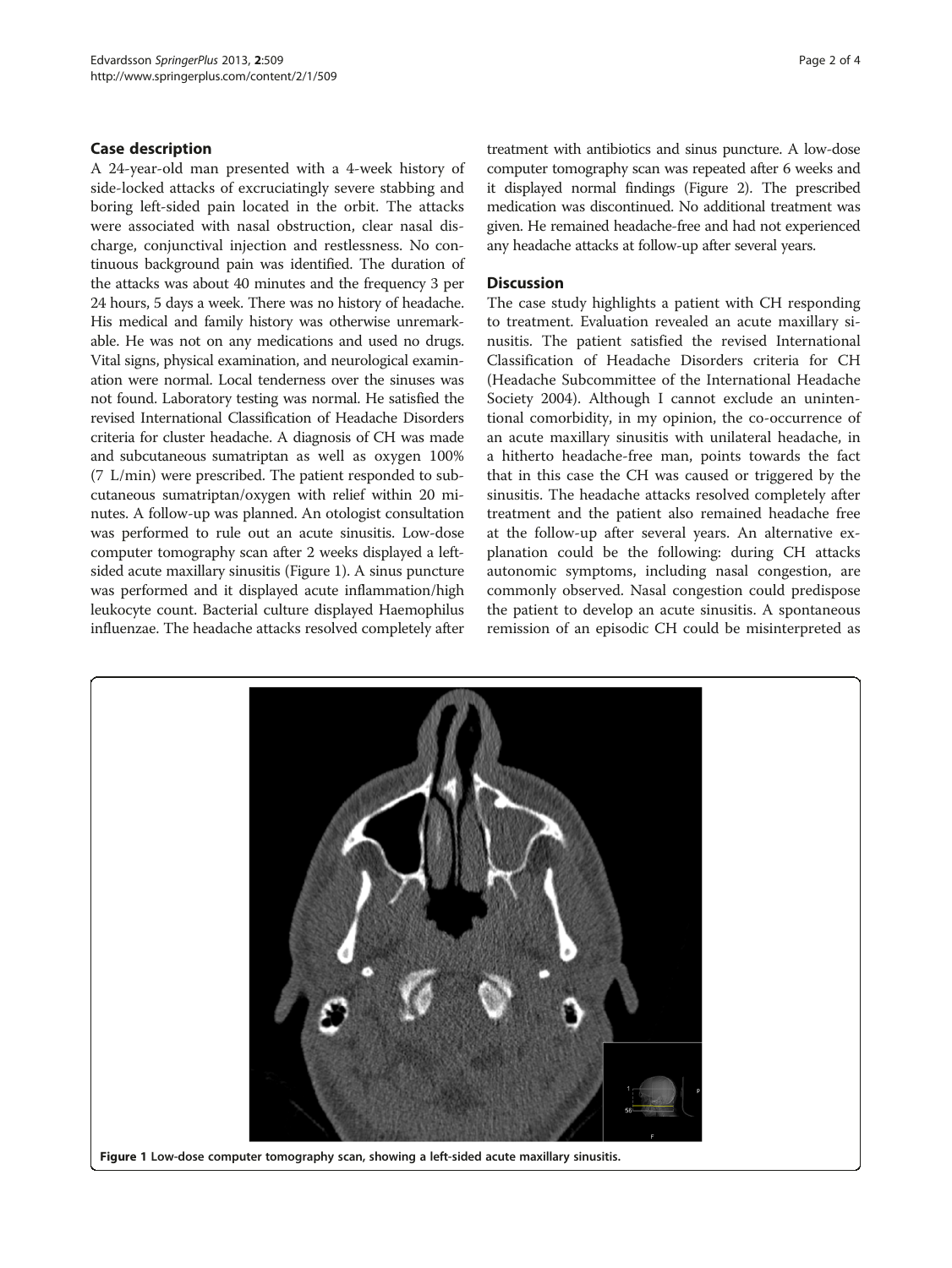<span id="page-2-0"></span>

being an effect of the antibiotic treatment. However, the patient remained free of CH attacks at the follow up after several years and had not previously suffered from CH.

The response of the headache to sumatriptan and other typical CH medications does not exclude a secondary form (Ad Hoc Committee on Classification of Headache [1962;](#page-3-0) Testa et al. [2008](#page-3-0)). Associated cranial lesions such as tumours have been reported in CH patients and the attacks may be clinically indistinguishable from the primary form (Ad Hoc Committee on Classification of Headache [1962;](#page-3-0) Favier et al. [2007\)](#page-3-0). (Mainardi et al. [2010](#page-3-0)) identified 156 secondary cluster-like headache cases published from 1975 to 2008. They found in the review that vascular pathologies, for example intracranial aneurysms and dural fistulas were the first cause of secondary CH, followed by tumours and inflammatory/infectious diseases, the latter accounting for 13.1% of cases. Among the inflammatory/ infectious cases, two cases were associated with sphenoidal aspergillosis and one each with ophthalmic herpes zoster, post infection from herpes simplex and maxillary sinusitis. The article also reports two cases of cluster-like headache (not fulfilling the criteria for CH) associated with sinusitis.

The pathophysiology of CH is not well known. The most widely accepted theory is that primary CH is characterized by hypothalamic activation with secondary activation of the trigeminal-autonomic reflex, probably by a trigeminal-hypothalamic pathway (Cittadini & Matharu [2009](#page-3-0)). The exact pathophysiology in this case is unknown. A structural lesion may cause autonomic imbalance, resulting in periodic fluctuations in the activity of the autonomic nervous system, ultimately leading to an attack-wise presentation of the symptoms (Wilbrink et al. [2009](#page-3-0)). Differences in the individual threshold for triggering the parasympathetic trigeminal reflexes may also play a role (Straube et al. [2007](#page-3-0)). The pain mechanism in secondary CHs seems ascribable to irritation of pain-sensitive structures and activation of trigeminal nerve endings (Leone & Bussone [2009\)](#page-3-0).

Attempts have been made to define red flags indicating a secondary cause when cluster-like headache appears for the first time (Mainardi et al. [2010\)](#page-3-0). The authors of that study emphasize in their report that, at first observation, 50% of patients with secondary CH presented as cases fulfilling the criteria for CH, perfectly mimicking CH. Therefore, the likelihood that a secondary cause is responsible